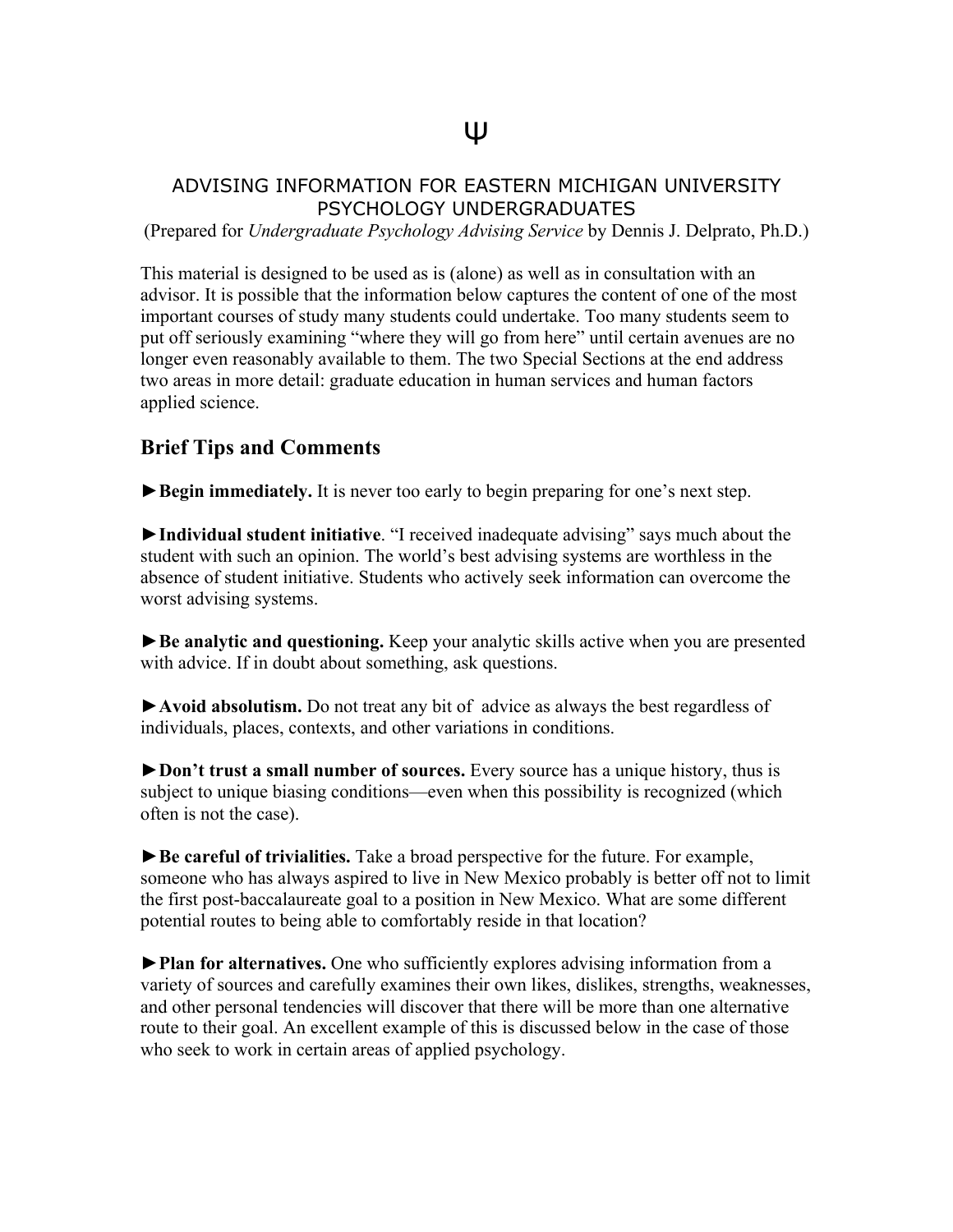**The remainder of this information bulletin divides up advising matters into three overlapping categories. The first section addresses what students might consider regarding their situation at EMU. The second deals with the often overlooked area referred to as knowing the discipline. The third section brings up post-baccalaureate decisions.**

# **I. At EMU**

►Requirements for the major (Psychology curriculum)

- ●See sheets with required courses, prerequisites, restricted electives, credit hours, and sequencing of courses
- ●Check at the Psychology Office as well as in its vicinity for important materials

►Minor

- ●Sociology is not generally recommended if you might be interested in graduate school, instead consider areas such as
- ●Math, biology, computer science, chemistry, physics, philosophy
- ►Mathematics
	- ●If you "tested out of" math, this suggests your potential in math is well above others and that you are advised to **take as much math as you can**, contrary to what you might have been told elsewhere
- ►Course load
	- The standard recommendation of enrolling in 15-16 credit hours per term is based on **full-time** devotion to academic work, otherwise:
	- ●Cut back on course load; it is preferable to take longer than 4 years to obtain your degree than to not academically perform as well as you could

►Opportunities

- ●Gaining respect (more like not losing it in that faculty tend like and respect students up front)
	- --How to not lose it? Put yourself in the position of a faculty member.
- ●Getting to know faculty (may need recommendations, references, advice,…)
- ●Independent study in the form of Individual Readings and Research
	- --academic credit can be earned
	- --work with faculty on an individual basis
	- --develop a contract with supervisor
- ●Other outside-of-classroom experience such as research and service
- ●Psychology Club
- ●Psi Chi (national honorary in psychology)
- ●Undergraduate Psychology Advising Service
- ●University-wide organizations and activities

## **II. Knowing the Discipline**

- ►The bachelor's degree with a psychology major is a liberal arts degree
- ►Introductory psychology text books
- ►Web sites of universities and professions
- $\blacktriangleright$  Web sites of organizations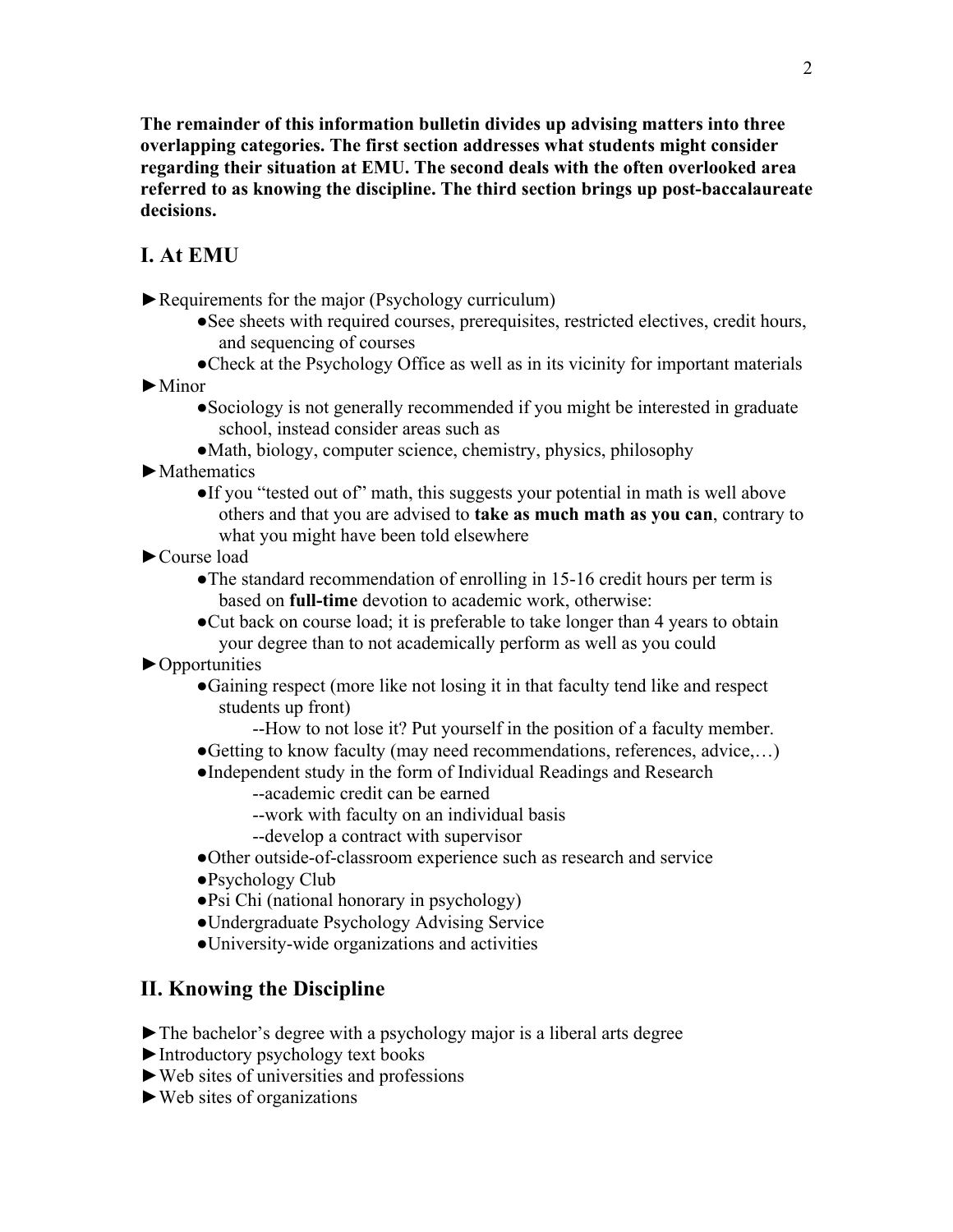- ►Careers, e.g., see American Psychological Association (APA) Web site
- ►Journals—see PsycINFO
- ►Two main areas
	- ●Providing services to the public, e.g.,
		- --clinical psychology
		- --applied behavior analysis
		- --counseling
		- --social work
		- --industrial/organizational psychology
		- --human factors
	- ●Basic science, includes a variety of specializations, e.g.,
		- --social
		- --personality
		- --learning
		- --cognitive
		- --developmental
		- --behavioral neuroscience
		- --cognitive-behavioral neuroscience
- ►Academic psychology
	- ●Faculty member at college or university
	- ●Can specialize in any of the two main areas but requires doctorate and research interests and skills
- **III. Post-Baccalaureate Decisions** (the more you know the discipline, the better prepared you will be for decisions here)
- ►Don't wait!! Start now
- ►A bachelor's degree in psychology prepares graduates to pursue:
	- ●Master's or doctoral study in psychology
	- ●(in some cases with supplemental undergraduate work) Graduate or professional school in areas such as guidance, counseling, educational psychology, rehabilitation, social work, criminology, law, management, marketing, dentistry, medicine
	- ●Employment in private or public sector, e.g., social work, personnel work, quality control, management training, marketing research, sales
	- ●Example of a recent ad for an entry-level position for someone with a Psychology bachelor's degree:

#### **CASE MANAGER for [name and location of agency]. Work with atrisk & homeless teens. Bachelors in human service field … required.**

- ►The Web has much information on psychology jobs
- ►See "What can you do with a BA in psychology?" by Aubrecht (2001)
	- ●Available at www.psichi.org/pubs/articles/article\_68.asp
- ►Continue with education toward a higher degree in psychology or related area?
	- ●No
- --see "What can you do with a BA in psychology?" and other resources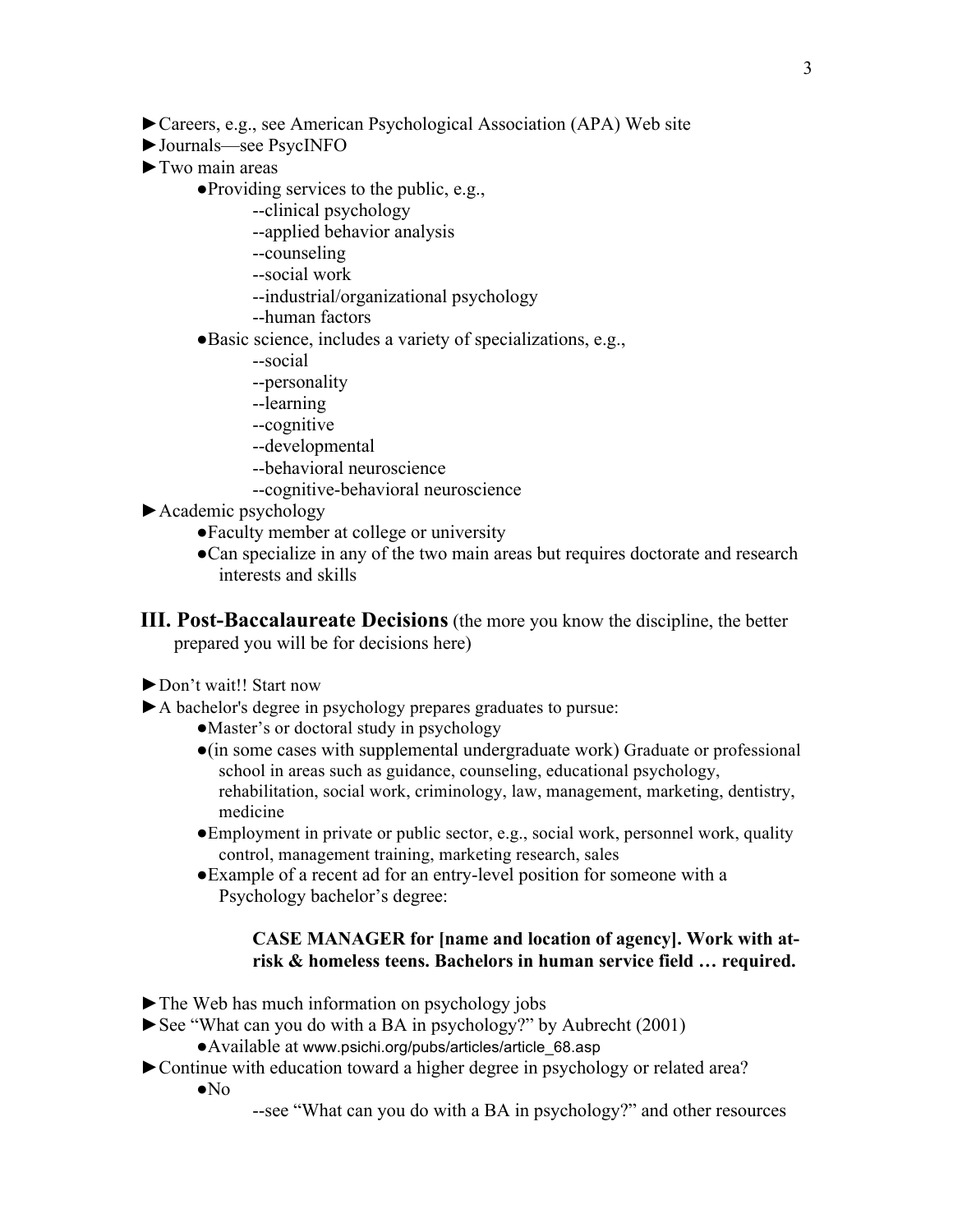- --or explore requirements for dentistry, medicine, psychiatry (requires a medical degree) and other areas not particularly closely related to psychology
- ●Yes (the following pertains to this answer)
	- --providing services to the public?
	- --basic science?
	- --academic position?

►Following pertain to all 3 (providing services to public, basic science, academic position)

- ●Wide variation in many variables over programs
- ●The most desired programs offer extensive financial support in the form of tuition, teaching and research assistantships, and fellowships
- ●Learn as much as you can about possible programs and faculty
- ●Read the literature and attend conferences in areas of interest
- ●Aspire to best possible graduate program
- ●Quality based on institution's reputation, status of major professor, reputation of program, graduate student funding
- ●Where do new graduates go after completing the program? Potential major professors will often display this at their Web sites
- ●Can't begin preparing for the GRE soon enough

### ►**Providing services to the public**

- ●This area offers the most leeway in terms of entry academic credentials and employment alternatives
- ●**Not** restricted to programs in departments of psychology
- ●Can locate outside of psychology departments, e.g., counseling, organizational behavior management, applied behavior analysis, social work (of course), rehabilitation counseling, health education
- ●Highest admission standards (generally): APA-accredited Ph.D. programs in psychology
- ●Ph.D. (*Philosophiae Doctor* or Doctor of Philosophy) vs. Psy.D. (Doctor of Psychology)
	- --two clinical psychology models of training
	- --see "Appreciating the PsyD: The Facts" by Norcross & Castle (2002, *Eye on Psi Chi,* Web search)
	- --in general, Ph.D. programs are more committed to science than are Psy.D. programs
- ●Check licensing requirements for positions for which the program you are exploring prepares graduates
	- --e.g., in Mich. and several U.S. states, clinical psychology has two levels of licensing, master's and doctoral
- ●2 clinical master's programs at EMU's Department of Psychology
	- --General Clinical: based on an understanding of clinical psychology that addresses personality and psychopathology within the context of intraand interpersonal processes that occur in a developmental context.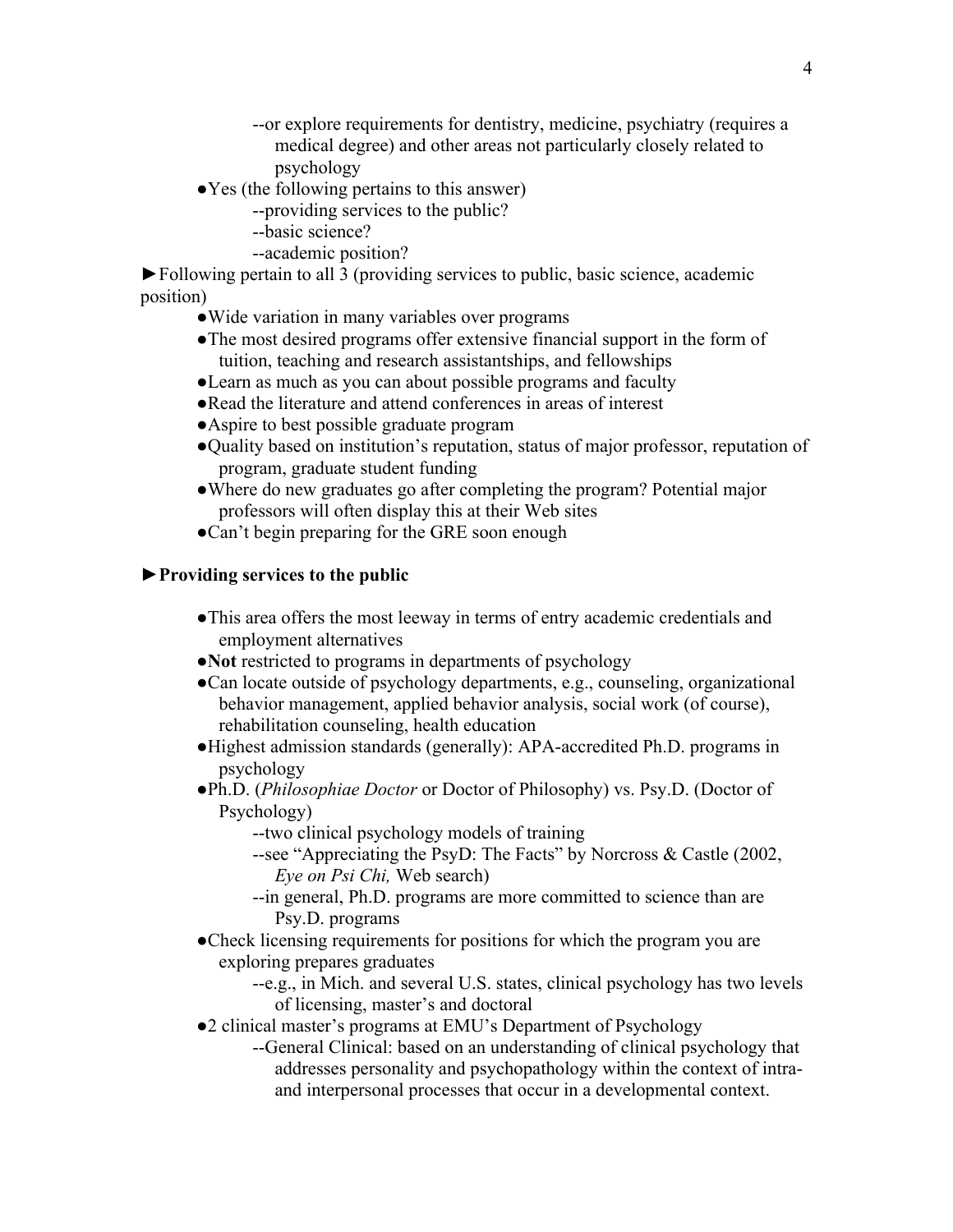--Clinical Behavioral: based on clinical psychology as concerned with assessing and changing behavior.

### ►**Basic science**

- ●For those who enjoy research
- ●Very competitive because of nature of Ph.D.-level positions
- ●Math and often computer programming skills almost expected at the top programs
- ●Increasingly valued in applicants' credentials is education in biology, math, computer science with little concern with psychology except for laboratory work experience
- Major in psychology is not required
- ●Perhaps a preferred major professor virtually decided on before you apply to a particular program
- ●Might distinguish two broad areas (but note that this categorization is rather superficial): (1) social-personality-developmental and (2) experimental cognitive (often with nonhuman or human neuroscience)
- ●The top graduates in all basic science areas tend to be very quantitative with sophisticated computer skills
- ●Your knowledge of the discipline will reveal many variations not obvious in the above categorization
- ●Does not necessarily dictate an academic position (see Web and other research)
- ●There are numerous interdisciplinary programs as you can discover with Web and other research

#### ►**Academic Positions**

- ●Quite competitive for Ph.D.-level positions but there is a range of institutions
- ●The most prestigious doctoral programs, usually with a post-doc, will eventuate in the most alternatives
- ●Have to enjoy research

# **SPECIAL SECTION ON GRADUATE TRAINING IN HUMAN SERVICES**

Many undergraduate psychology students aspire to positions in areas best described as counseling or clinical, in other words, working with people (children, adults, chemically dependent persons, families, and so on). In brief, they have interests in the provision psychosocial services to the public. We have found that many such students assume that the credential they need to such work is a doctoral degree (PhD or PsyD) in clinical psychology. As we will see below, this assumption is incorrect and extremely limiting.

Sometimes students are not clear on the similarities and differences over several specialties. For example, Psychiatry is a branch of medicine that requires graduation from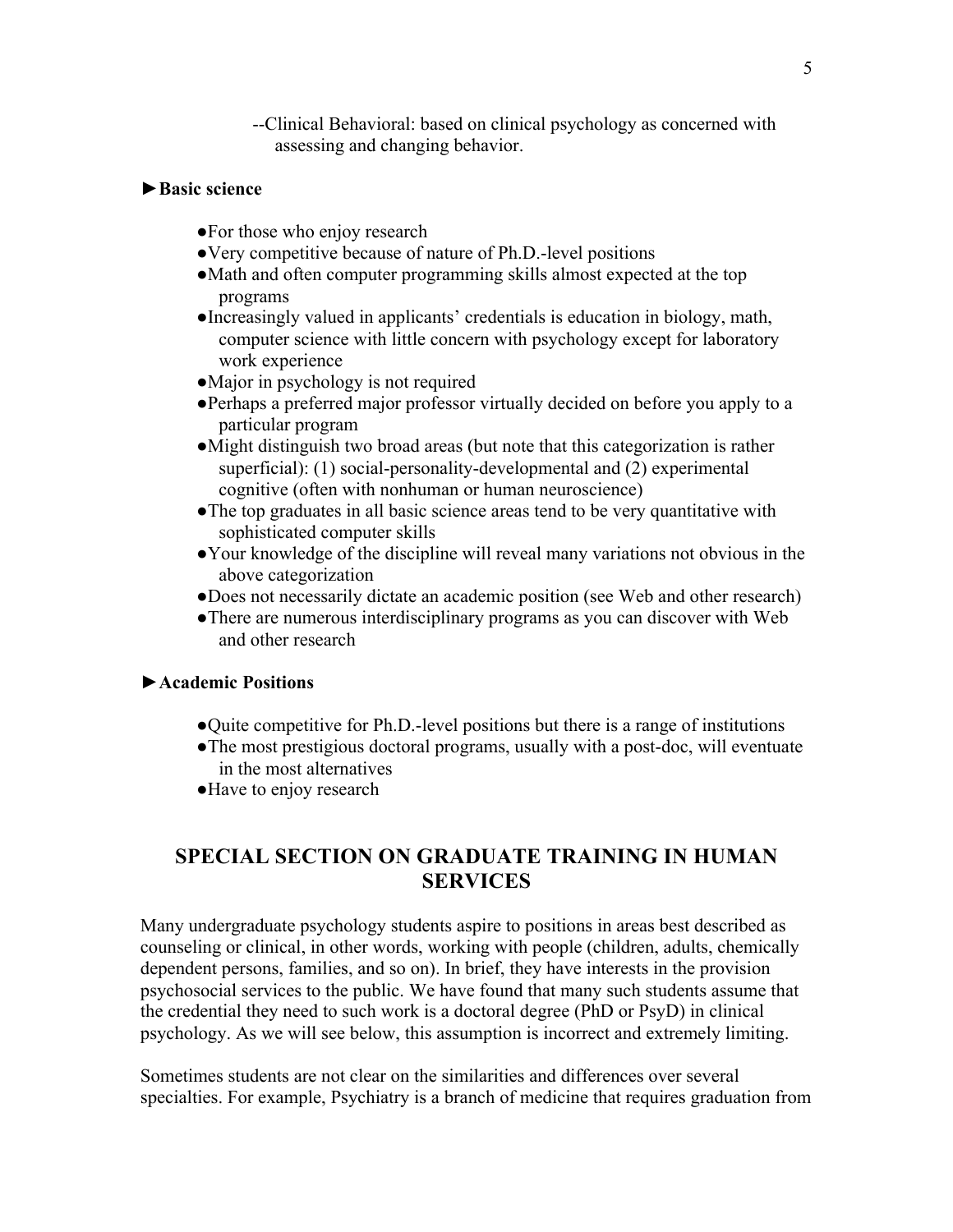medical school with an MD or DO degree followed by a 4-year psychiatry residency. This profession requires the greatest number of post-baccalaureate years to qualify for licensing.

#### **Several important points:**

Licensing is usually, but not always, required for providing human services to the public. Although the practice of medicine is well-defined, fee-based activities referred to as "helping people," mental health counseling, motivational consultation, and marriage ministry can be much more difficult to define. Although psychologists often seem to be hesitant to encourage non-credentialed psychologists to offer services to the public that are psychological-like, the fact is that psychosocial services are more difficult to define than those offered by many other professions. Students are advised to remain open to the possibility that their aspirations could be met **outside of the purview of what academic, clinical, and counseling psychologists define as the practice of psychology**.

An important source of information is found in state licensing laws. In Michigan, the following psychology-related professions fall under "Licensing for Health Care Professionals": counseling, marriage and family therapy, psychology, social work, and speech and language pathology. The fact that these are in different categories indicates that they involve different credentials for licensing, i.e., different education and training programs. Students interested in providing psychosocial services to the public are strongly urged to examine licensing laws.

Distinguish between licensing and certification. In the United States, licenses are usually issued by state agencies, and they have legal status—states license. Licensing requires by law a demonstration of ability or knowledge. Certifications are usually earned from a professional society or educational institute, **not** the government. Certification and licensure may be quite similar in terms of the requirements, but differ greatly in terms of legal status.

There is a wide range of levels and classes of licensing that is evident from examination of licensing laws. As mentioned above, Michigan has two basic levels of licensing *in psychology*, one requiring a **master's degree**, the other a **doctoral degree**. Yet, a local phone book reveals the following degrees or credentials for advertisers listed under psychologist: PhD, PsyD, MSW, ACSW, MA, and LLP. The listing for Counseling shows LMSW, MSW, CSW, ACSW, PhD, PsyD, BCD, PLLC, LPC, AMSW, DCSW, and LMFT. Moving on to the Social Workers listing one finds MSW, CSW, BCD, ACSW, DCSW, LMFT, LMSW, MA & MSW, and PLLC. Clearly, there is a great diversity in training for those who are providing psychosocial services to the public. Also, note that social work is far more than case management or community organizing. Most social work programs offer training in individual and group therapy and counseling, including mental health services.

Some of the above is illustrated by a recent newspaper advertisement headed "THERAPIST." The most important text read as follows: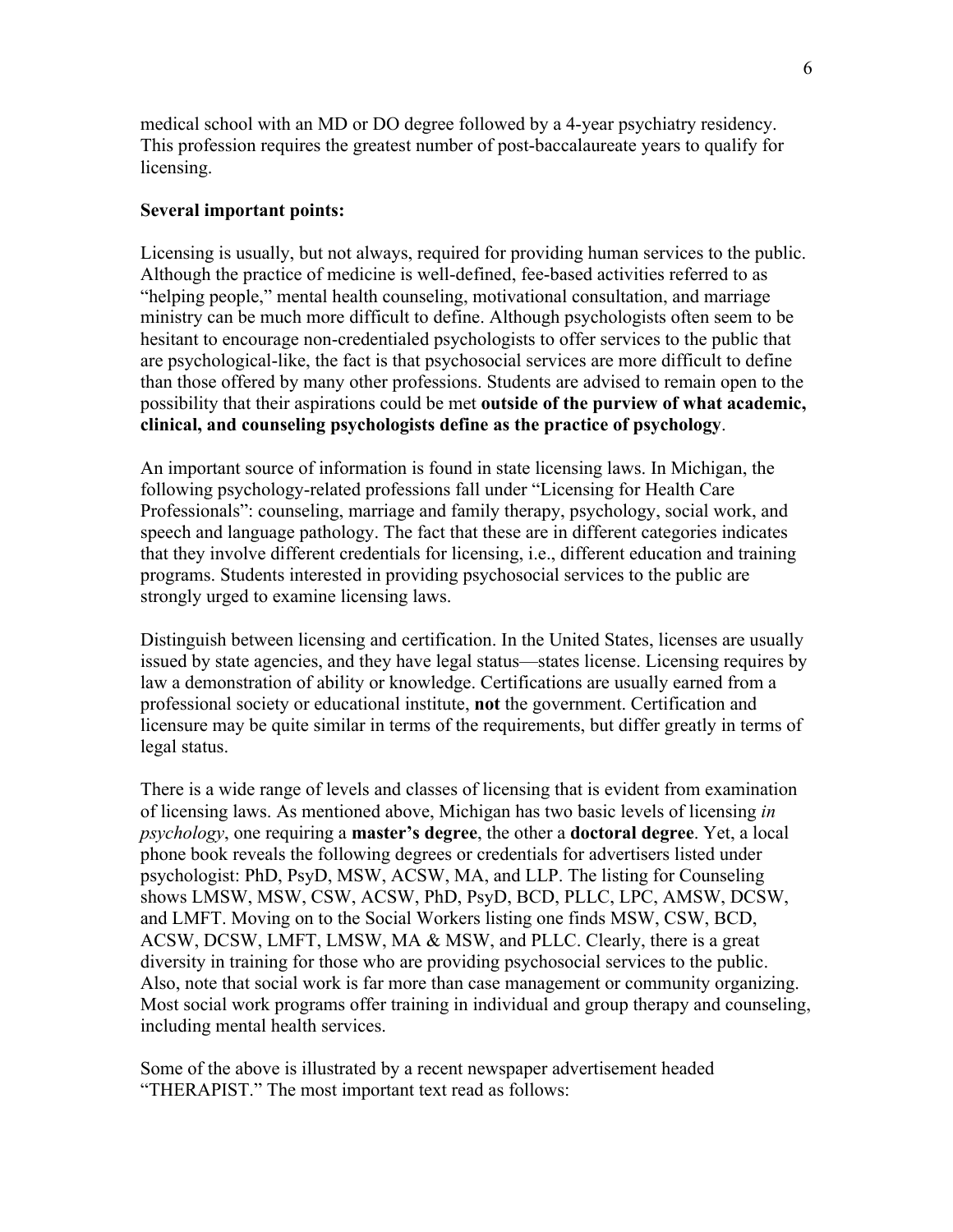**Full-time position as therapist for children & adolescents with serious emotional disturbances and their families. Provide individual and family therapy in office, home and community settings, case management, collaborate with other providers. Master's degree with LMSW, LLP, or LPC required.** 

Notice how three different disciplines (in three **different** colleges at EMU) are treated identically by this hiring agency. Academic preparation for State licensing as Licensed Master's Social Worker, Limited Licensed Psychologist, and Licensed Professional Counselor can be attained in any of three different programs.

We see that one sort of master's degree or another is generally recommended as the minimum preparation for employment as a therapist, counselor, or psychologist. The degree can be from any of three different programs. The same rule generally applies to the higher level of credential—the doctorate. However, social work continues to maintain the master's degree as the terminal degree.

Finally, there seems to be a growing tendency for providers of psychosocial services to use the terminology *behavioral health* and *behavioral health care* instead of terms such *mental health,* and *clinical psychology*. However, few academic programs currently use the more recently evolved terminology as identifiers. When you are searching for information such as found in job listings and on the Web, you are advised to include the more recently evolved terms in your searches.

## **SPECIAL SECTION ON HUMAN FACTORS**

Most undergraduate programs cannot cover much of what psychologists end up doing. This section illustrates how simply relying on general terms can be uninformative. To one "not in the know," "human factors," also called "ergonomics" is unlikely to convey just what is involved. It turns out that a more informative term for the specialty would be something like "applied human experimental psychology" (which was originally used). Basically, human factors science applies experimental and other psychological research methods, but especially experimental, to meet the mission of the Human Factors and Ergonomics Society (founded in 1957 with 23 technical groups) described as:

…to promote the discovery and exchange of knowledge concerning the characteristics of human beings that are applicable to the design of systems and devices of all kinds.

The Society furthers serious consideration of knowledge about the assignment of appropriate functions for humans and machines, whether people serve as operators, maintainers, or users in the system. And, it advocates systematic use of such knowledge to achieve compatibility in the design of interactive systems of